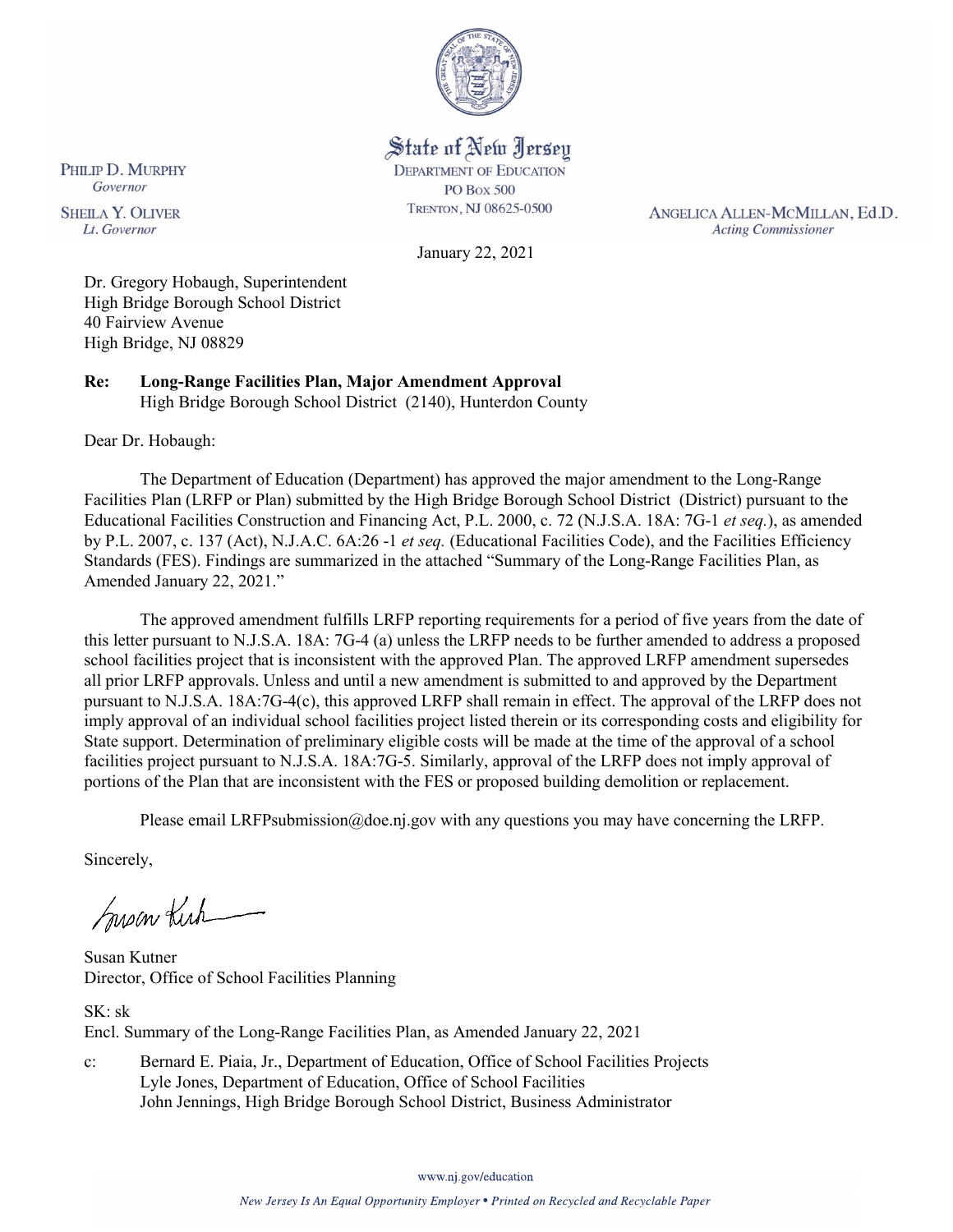# **High Bridge Borough School District (2140) Summary of the Long-Range Facilities Plan, as Amended January 22, 2021**

The Department of Education (Department) has completed its review of the major amendment to the Long-Range Facilities Plan (LRFP or Plan) submitted by the High Bridge Borough School District (District) pursuant to the Educational Facilities Construction and Financing Act, P.L. 2000, c. 72 (N.J.S.A. 18A: 7G-1 *et seq.*), as amended by P.L. 2007, c. 137 (Act), N.J.A.C. 6A:26-1 et seq. (Educational Facilities Code), and the Facilities Efficiency Standards (FES).

The following provides a summary of the District's approved amended LRFP. The summary is based on the standards set forth in the Act, the Educational Facilities Code, the FES, District-reported information in the Department's LRFP reporting system, and supporting documentation. The referenced reports in *italic* text are standard reports available on the Department's LRFP website.

#### **1. Inventory Overview**

The District is classified as a Regular Operating District (ROD) for funding purposes. It provides services for students in grades PK-8.

The District identified existing and proposed schools, sites, buildings, rooms, and site amenities in its LRFP. Table 1 lists the number of existing and proposed district schools, sites, and buildings. Detailed information can be found in the *School Asset Inventory Report* and the *Site Asset Inventory Report.*

**As directed by the Department, school facilities projects that have received initial approval by the Department and have been approved by the voters, if applicable, are represented as "existing" in the LRFP.** Approved projects that include new construction and/or the reconfiguration/reassignment of existing program space are as follows: school name and scope description (year approved) or n/a.

| Category                                     | <b>Existing</b> | <b>Proposed</b> |
|----------------------------------------------|-----------------|-----------------|
| Number of Schools (assigned DOE school code) |                 |                 |
| Number of School Buildings <sup>1</sup>      |                 |                 |
| Number of Non-School Buildings <sup>2</sup>  |                 |                 |
| Number of Vacant Buildings                   |                 |                 |
| Number of Sites                              |                 |                 |

#### **Table 1: Number of Schools, School Buildings, and Sites**

Based on the existing facilities inventory submitted by the District:

- Schools using leased buildings (short or long-term):  $n/a$
- Schools using temporary classroom units (TCUs), excluding TCUs supporting construction: n/a
- Vacant/unassigned school buildings:  $n/a$

 $\overline{a}$ 

<span id="page-1-1"></span><span id="page-1-0"></span>*<sup>1</sup>* Includes district-owned buildings and long-term leases serving students in district-operated programs

<sup>&</sup>lt;sup>2</sup> Includes occupied district-owned buildings not associated with a school, such as administrative buildings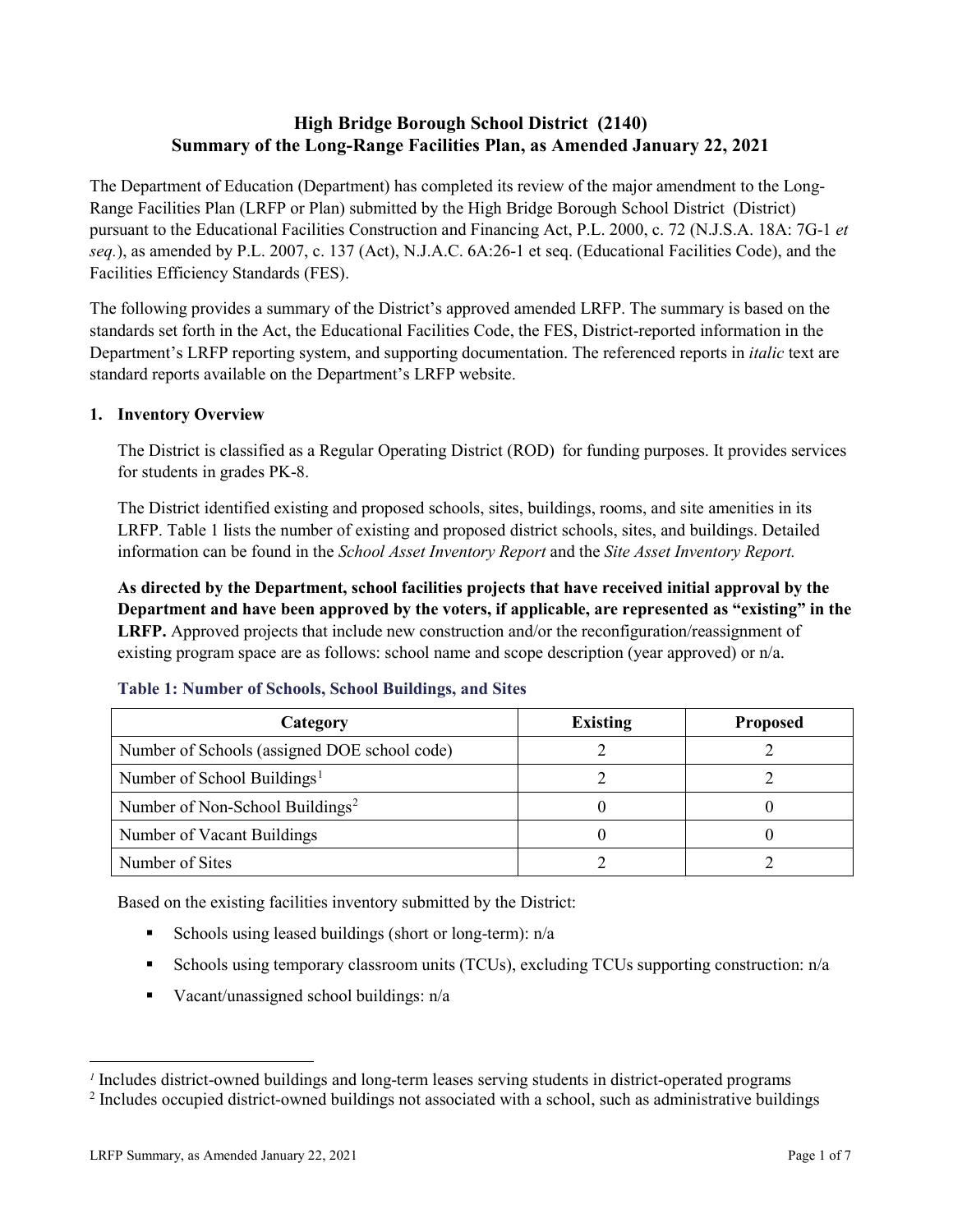Findings:

The Department has determined that the proposed inventory is adequate for approval of the District's LRFP amendment. However, the LRFP determination does not imply approval of an individual school facilities project listed within the LRFP; the District must submit individual project applications for project approval.

## **2. District Enrollments**

The District determined the number of students, or "proposed enrollments," to be accommodated for LRFP planning purposes on a district-wide basis and in each school.

The Department minimally requires the submission of a standard cohort-survival projection using historic enrollment data from the Application for School State Aid (ASSA) or NJ Smart. The cohort-survival method projection method forecasts future students based upon the survival of the existing student population as it moves from grade to grade. A survival ratio of less than 1.00 indicates a loss of students, while a survival ratio of more than 1.00 indicates the class size is increasing. For example, if a survival ratio tracking first to second grade is computed to be 1.05, the grade size is increasing by 5% from one year to the next. The cohort-survival projection methodology works well for communities with stable demographic conditions. Atypical events impacting housing or enrollments, such as an economic downturn that halts new housing construction or the opening of a charter or private school, typically makes a cohort-survival projection less reliable.

## **Proposed enrollments are based on a standard cohort-survival enrollment projection.**

Adequate supporting documentation was submitted to the Department to justify the proposed enrollments. Table 2 provides a comparison of existing and projected enrollments. All totals include special education students.

|                              | <b>Existing Enrollments</b> | <b>District Proposed Enrollments</b> |
|------------------------------|-----------------------------|--------------------------------------|
| <b>Grades</b>                | 2019-20                     | 2022-23                              |
| PK (excl. private providers) | 25                          | 37                                   |
| Grades K to 5                | 212                         | 203                                  |
| Grades 6 to 8                | 134                         | 115                                  |
| Grades 9 to 12               |                             |                                      |
| Totals K to 12               | 371                         | 355                                  |

# **Table 2: Enrollments**

Findings:

The Department has determined the District's proposed enrollments to be acceptable for approval of the District's LRFP amendment. The Department will require a current enrollment projection at the time an application for a school facilities project is submitted incorporating the District's most recent enrollments in order to verify that the LRFP's planned capacity is appropriate for the updated enrollments.

# **3. District Practices Capacity**

Based on information provided in the room inventories, District Practices Capacity was calculated for each school building to determine whether adequate capacity is proposed for the projected enrollments based on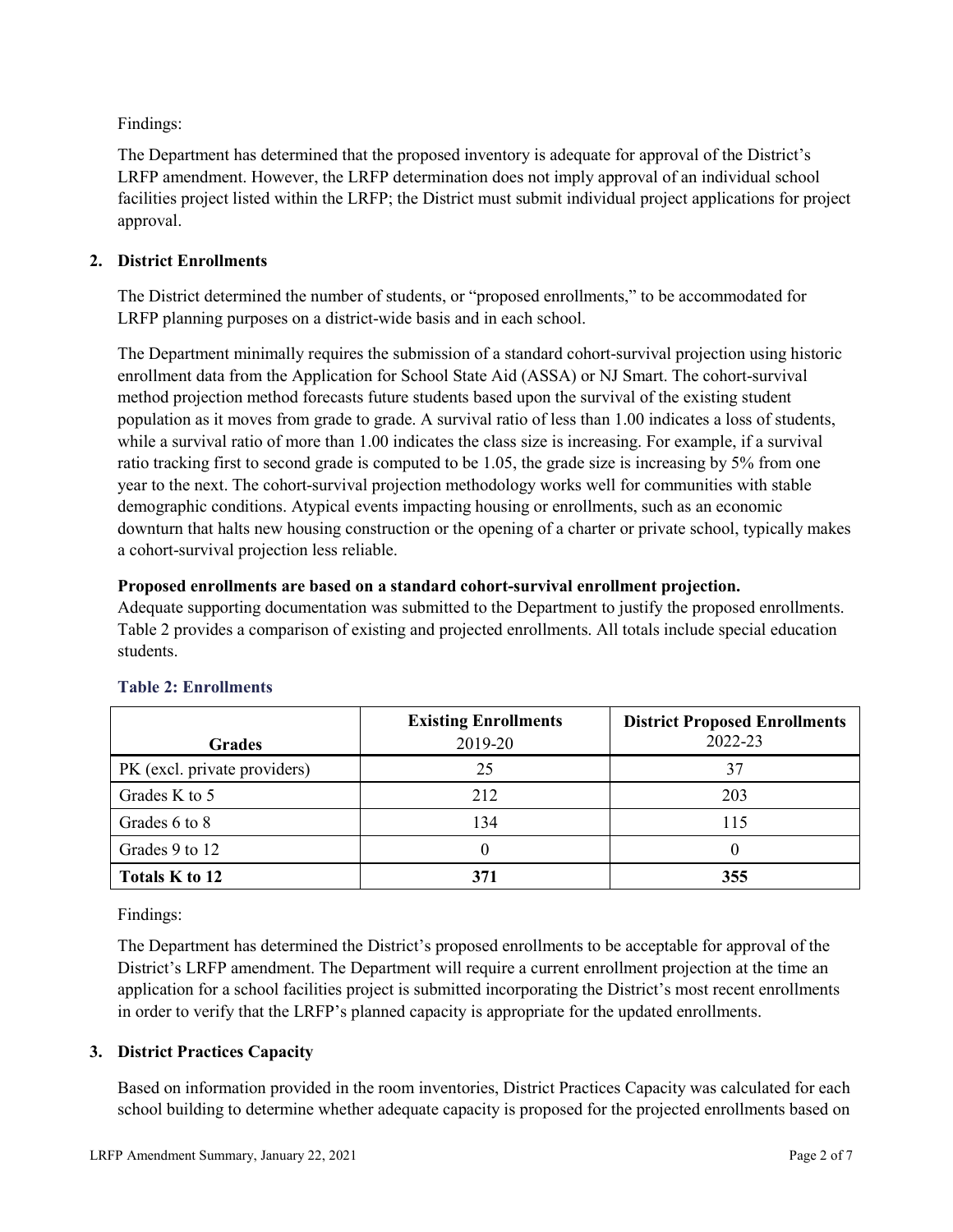district scheduling and class size practices. The capacity totals assume instructional buildings can be fully utilized regardless of school sending areas, transportation, and other operational issues. The calculations only consider district-owned buildings and long-term leases; short term leases and temporary buildings are excluded. **A capacity utilization factor of 90% for classrooms serving grades K-8 and 85% for classrooms serving grades 9-12 is applied in accordance with the FES.** No capacity utilization factor is applied to preschool classrooms.

In certain cases, districts may achieve adequate District Practices Capacity to accommodate enrollments but provide inadequate square feet per student in accordance with the FES, resulting in educational adequacy issues and "Unhoused Students." Unhoused students are considered in the "Functional Capacity" calculations used to determine potential State support for school facilities projects and are analyzed in Section 4.

Table 3 provides a summary of proposed enrollments and existing and proposed District-wide capacities. Detailed information can be found in the LRFP website reports titled *FES and District Practices Capacity Report, Existing Rooms Inventory Report, and Proposed Rooms Inventory Report.*

| <b>Grades</b>              | <b>Proposed</b><br><b>Enrollments</b> | <b>Existing</b><br><b>District</b><br><b>Practices</b><br>Capacity | <b>Existing</b><br>Deviation* | <b>Proposed</b><br><b>District</b><br><b>Practices</b><br>Capacity | <b>Proposed</b><br>Deviation* |
|----------------------------|---------------------------------------|--------------------------------------------------------------------|-------------------------------|--------------------------------------------------------------------|-------------------------------|
| Elementary ( $PK$ to 5)    | 240                                   | 318.60                                                             | 78.60                         | 318.60                                                             | 78.60                         |
| Middle $(6 \text{ to } 8)$ | 115                                   | 175.25                                                             | 60.25                         | 175.25                                                             | 60.25                         |
| High $(9 \text{ to } 12)$  | $\theta$                              | 0.00                                                               | 0.00                          | 0.00                                                               | 0.00                          |
| <b>District Totals</b>     | 355                                   | 493.85                                                             | 138.85                        | 493.85                                                             | 138.85                        |

## **Table 3: District Practices Capacity Analysis**

*\* Positive numbers signify surplus capacity; negative numbers signify inadequate capacity. Negative values for District Practices capacity are acceptable for approval if proposed enrollments do not exceed 100% capacity utilization.*

Considerations:

- Based on the proposed enrollments and existing room inventories, the District is projected to have inadequate capacity for the following grade groups, assuming all school buildings can be fully utilized: n/a
- Adequate justification has been provided by the District if the proposed capacity for a school significantly deviates from the proposed enrollments. Generally, surplus capacity is acceptable for LRFP approval if additional capacity is not proposed through new construction.

## Findings:

The Department has determined that proposed District capacity, in accordance with the proposed enrollments, is adequate for approval of the District's LRFP amendment. The Department will require a current enrollment projection at the time an application for a school facilities project is submitted, incorporating the District's most recent Fall Enrollment Report, in order to verify that the LRFP's planned capacity meets the District's updated enrollments.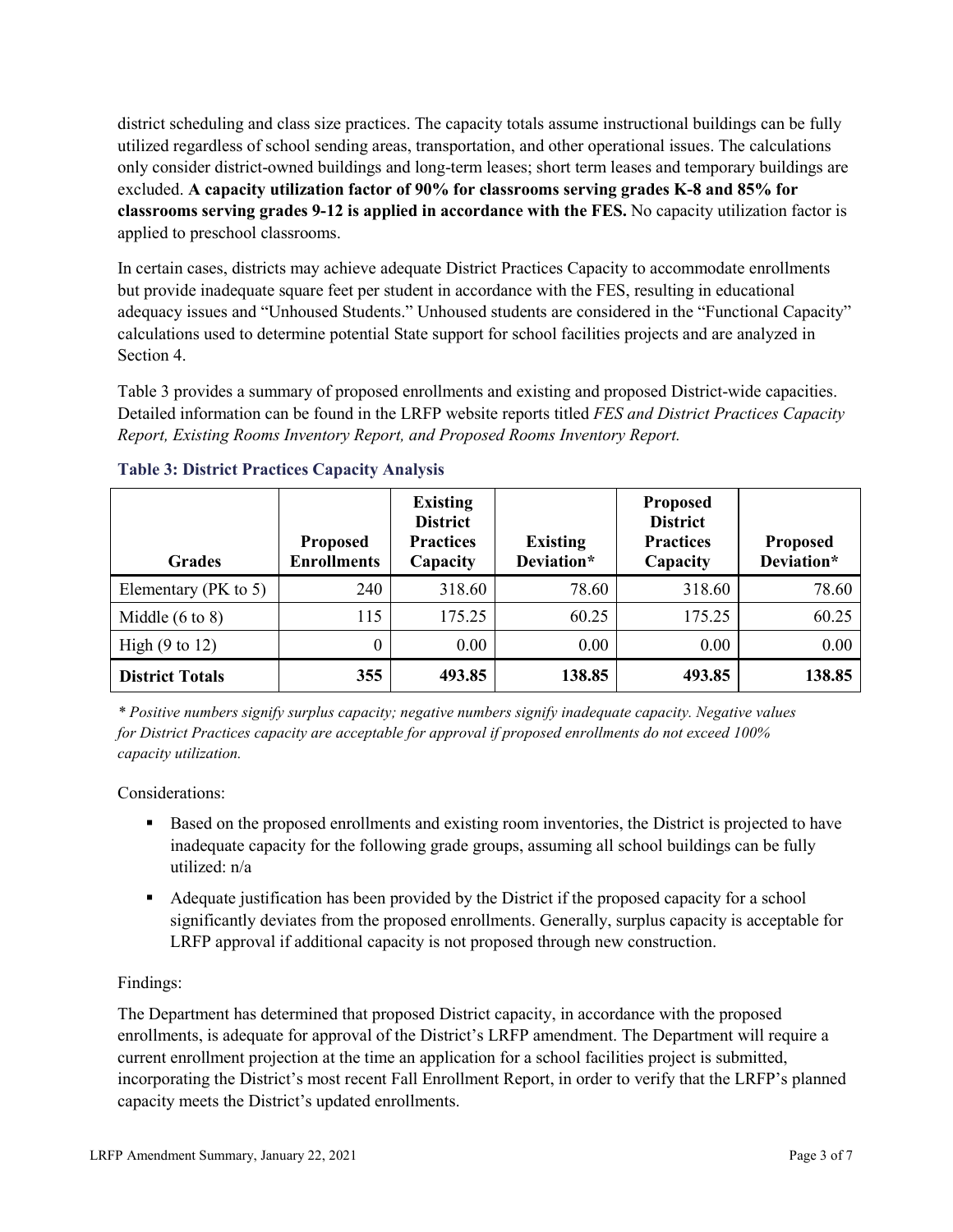## **4. New Construction Funding Eligibility**

*Functional Capacity* was calculated and compared to the proposed enrollments to provide a **preliminary estimate** of Unhoused Students and new construction funding eligibility. **A final determination will be made at the time of project application approval.**

*Functional Capacity* is the adjusted gross square footage of a school building *(total gross square feet minus excluded space)* divided by the minimum area allowance per full-time equivalent student for the grade level contained therein. *Unhoused Students* is the number of students projected to be enrolled in the District that exceeds the Functional Capacity of the District's schools pursuant to N.J.A.C. 6A:26-2.2(c). *Excluded Square Feet* includes (1) square footage exceeding the FES for any pre-kindergarten, kindergarten, general education, or self-contained special education classroom; (2) grossing factor square footage *(corridors, stairs, mechanical rooms, etc.)* that exceeds the FES allowance, and (3) square feet proposed to be demolished or discontinued from use. Excluded square feet may be revised during the review process for individual school facilities projects.

Table 4 provides a preliminary assessment of the Functional Capacity, Unhoused Students, and Estimated Maximum Approved Area for Unhoused Students for each FES grade group. The calculations exclude temporary facilities and short-term leased buildings. School buildings proposed for whole or partial demolition or reassignment to a non-school use are excluded from the calculations pending project application review. If a building is proposed to be reassigned to a different school, the square footage is applied to the proposed grades after reassignment. Buildings that are not assigned to a school are excluded from the calculations. In addition, only preschool students eligible for state funding (former ECPA students) are included. Detailed information concerning the calculations can be found in the *Functional Capacity and Unhoused Students Report* and the *Excluded Square Footage Report.*

| Category                                     | $PK/K$ to 5 | 6 to 8   | 9 to 12  | <b>Total</b> |
|----------------------------------------------|-------------|----------|----------|--------------|
| Eligible PK /K-12 Proposed Enrollments       | 240         | 115      | 0        |              |
| FES Area Allowance (SF/student)              | 125.00      | 134.00   | 151.00   |              |
| <b>Prior to Completion of Proposed Work:</b> |             |          |          |              |
| <b>Existing Gross Square Feet</b>            | 42,709      | 42,422   | $\theta$ | 85,131       |
| <b>Adjusted Gross Square Feet</b>            | 41,414      | 41,520   | $\theta$ | 82,934       |
| <b>Adjusted Functional Capacity</b>          | 331.31      | 309.85   | 0.00     |              |
| <b>Unhoused Students</b>                     | 0.00        | 0.00     | 0.00     |              |
| Est. Max. Area for Unhoused Students         | 0.00        | 0        | 0.00     |              |
| <b>After Completion of Proposed Work:</b>    |             |          |          |              |
| Gross Square Feet                            | 42,709      | 42,422   | $\theta$ | 85,131       |
| New Gross Square Feet                        | $\theta$    | $\Omega$ | $\Omega$ | $\theta$     |
| <b>Adjusted Gross Square Feet</b>            | 41,414      | 41,520   | $\Omega$ | 82,934       |
| <b>Functional Capacity</b>                   | 331.31      | 309.85   | 0.00     |              |
| <b>Unhoused Students after Construction</b>  | 0.00        | 0.00     | 0.00     |              |
| Est. Max. Area Remaining                     | 0.00        | 0.00     | 0.00     |              |

#### **Table 4: Estimated Maximum Approved Area for Unhoused Students**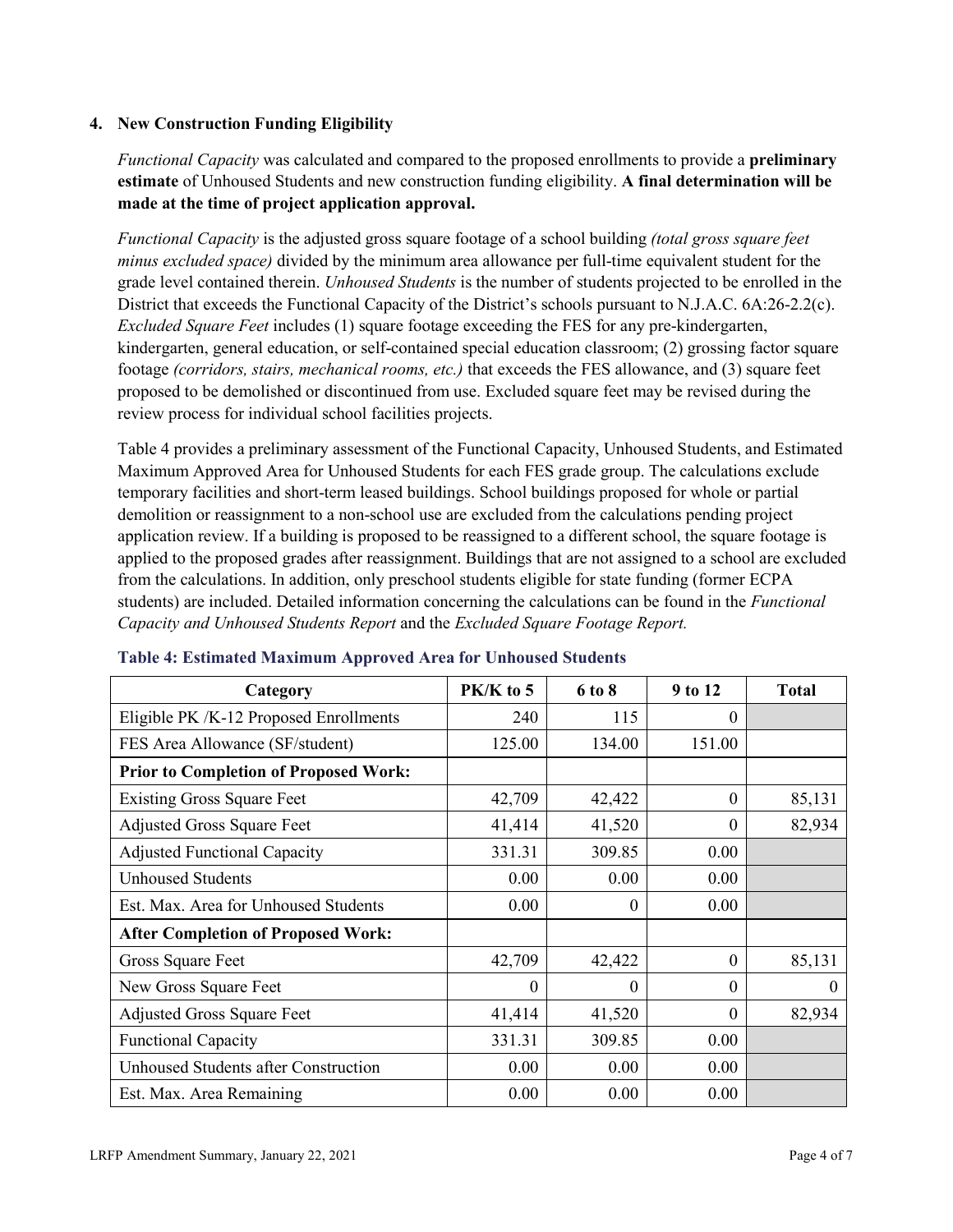Facilities used for non-instructional or non-educational purposes are ineligible for State support under the Act. However, projects for such facilities shall be reviewed by the Department to determine whether they are consistent with the District's LRFP and whether the facility, if it is to house students (full or part time) conforms to educational adequacy requirements. These projects shall conform to all applicable statutes and regulations.

Estimated costs represented in the LRFP by the District are for capital planning purposes only. The estimates are not intended to represent preliminary eligible costs or final eligible costs of approved school facilities projects.

Considerations:

- The District does not have approved projects pending completion, as noted in Section 1, that impact the Functional Capacity calculations.
- **The Functional Capacity calculations** *exclude* square feet proposed for demolition or discontinuation for the following FES grade groups and school buildings pending a feasibility study and project review: n/a.
- Based on the preliminary assessment, the District has Unhoused Students prior to the completion of proposed work for the following FES grade groups: n/a.
- New construction is proposed for the following FES grade groups: n/a.
- Proposed new construction exceeds the estimated maximum area allowance for Unhoused Students prior to the completion of the proposed work for the following grade groups: n/a.
- The District, based on the preliminary LRFP assessment, will not have Unhoused Students after completion of the proposed LRFP work. If the District is projected to have Unhoused Students, adequate justification has been provided to confirm educational adequacy in accordance with Section 6 of this determination.

## Findings:

Functional Capacity and Unhoused Students calculated in the LRFP are preliminary estimates. Preliminary Eligible Costs (PEC) and Final Eligible Costs (FEC) will be included in the review process for specific school facilities projects. A feasibility study undertaken by the District is required if building demolition or replacement is proposed per N.J.A.C. 6A:26-2.3(b)(10).

## **5. Proposed Work**

The District assessed program space, capacity, and physical plant deficiencies to determine corrective actions. Capital maintenance, or *"system actions,"* address physical plant deficiencies due to operational, building code, and /or life cycle issues. Inventory changes, or *"inventory actions,*" add, alter, or eliminate sites, site amenities, buildings, and/or rooms.

The Act (N.J.S.A. 18A:7G-7b) provides that all school facilities shall be deemed suitable for rehabilitation unless a pre-construction evaluation undertaken by the District demonstrates to the satisfaction of the Commissioner that the structure might pose a risk to the safety of the occupants even after rehabilitation or that rehabilitation is not cost-effective. Pursuant to N.J.A.C. 6A:26-2.3(b)(10), the Commissioner may identify school facilities for which new construction is proposed in lieu of rehabilitation for which it appears from the information presented that new construction is justified, provided, however, that for such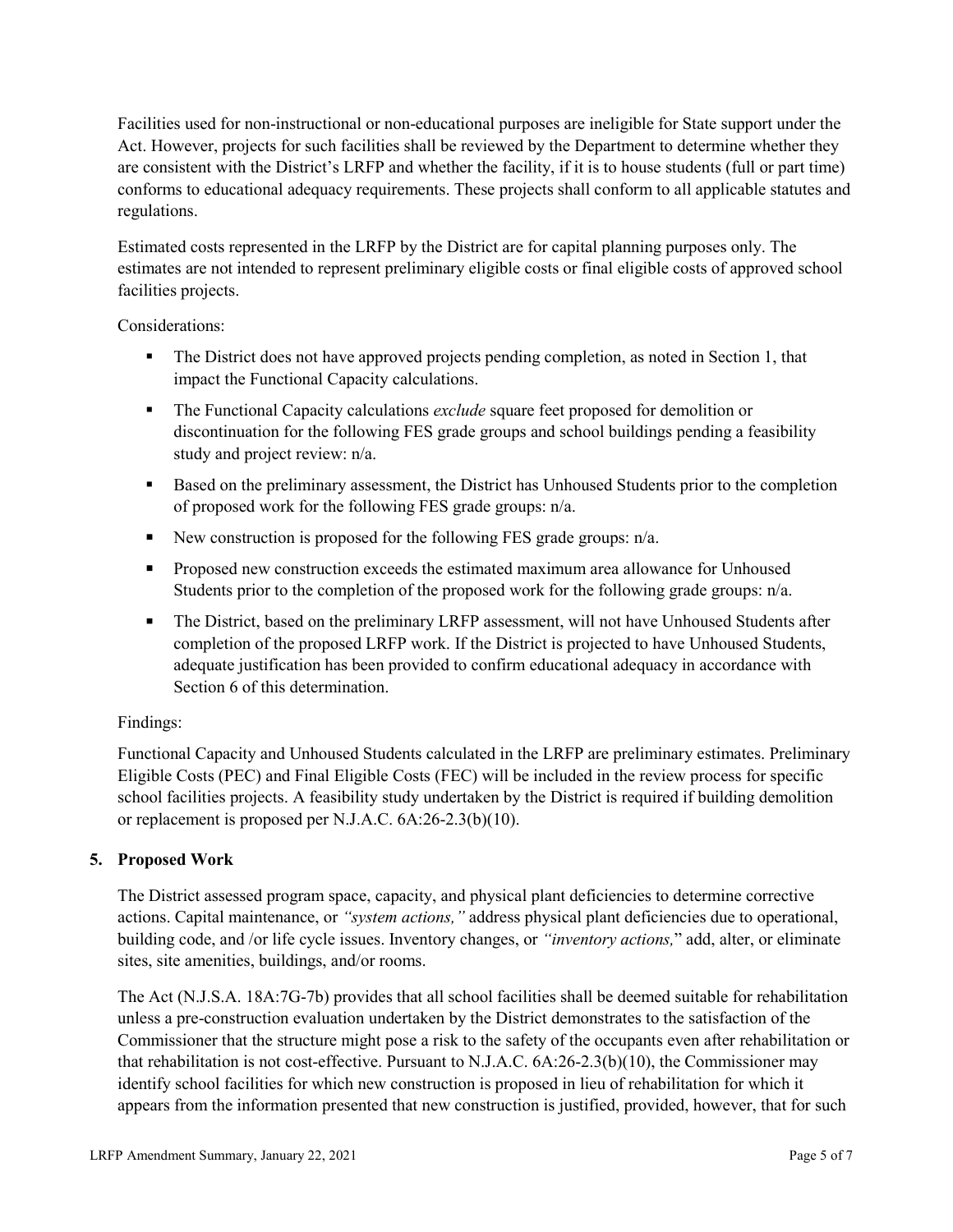school facilities so identified, the District must submit a feasibility study as part of the application for the specific school facilities project. The cost of each proposed building replacement is compared to the cost of additions or rehabilitation required to eliminate health and safety deficiencies and to achieve the District's programmatic model.

Table 5 lists the scope of work proposed for each school based on the building(s) serving their student population. Proposed inventory changes are described in the LRFP website reports titled *"School Asset Inventory Report and "Proposed Room Inventory Report."* Information concerning proposed systems work, or capital maintenance can be found in the "LRFP Systems Action Summary Report."

With the completion of the proposed work, the following schools are proposed to be eliminated:  $n/a$ ; the following schools are proposed to be added: n/a.

| <b>Proposed Scope of Work</b>                                                                  | <b>Applicable Schools</b>                     |
|------------------------------------------------------------------------------------------------|-----------------------------------------------|
| <b>Renovation only</b> (no new construction)                                                   |                                               |
| System actions only (no inventory actions)                                                     | High Bridge ES (060), High Bridge MS<br>(055) |
| Existing inventory actions only (no systems actions)                                           | n/a                                           |
| Systems and inventory changes                                                                  | n/a                                           |
| <b>New construction</b>                                                                        |                                               |
| Building addition only (no systems actions)                                                    | n/a                                           |
| Renovation and building addition (system, existing<br>inventory, and new construction actions) | n/a                                           |
| New building on existing site.                                                                 | n/a                                           |
| New building on new or expanded site                                                           | n/a                                           |
| Site and building disposal (in addition to above scopes)                                       |                                               |
| Partial building demolition                                                                    | n/a                                           |
| Whole building demolition                                                                      | n/a                                           |
| Site and building disposal or discontinuation of use                                           | n/a                                           |

#### **Table 5: School Building Scope of Work**

Findings:

The Department has determined that the proposed work is adequate for approval of the District's LRFP amendment. However, Department approval of proposed work in the LRFP does not imply the District may proceed with a school facilities project. The District must submit individual project applications with cost estimates for Department project approval. Both school facilities project approval and other capital project review require consistency with the District's approved LRFP.

## **6. Proposed Room Inventories and the Facilities Efficiency Standards**

The District's proposed school buildings were evaluated to assess general educational adequacy in terms of compliance with the FES area allowance pursuant to N.J.A.C. 6A:26-2.2 and 2.3.